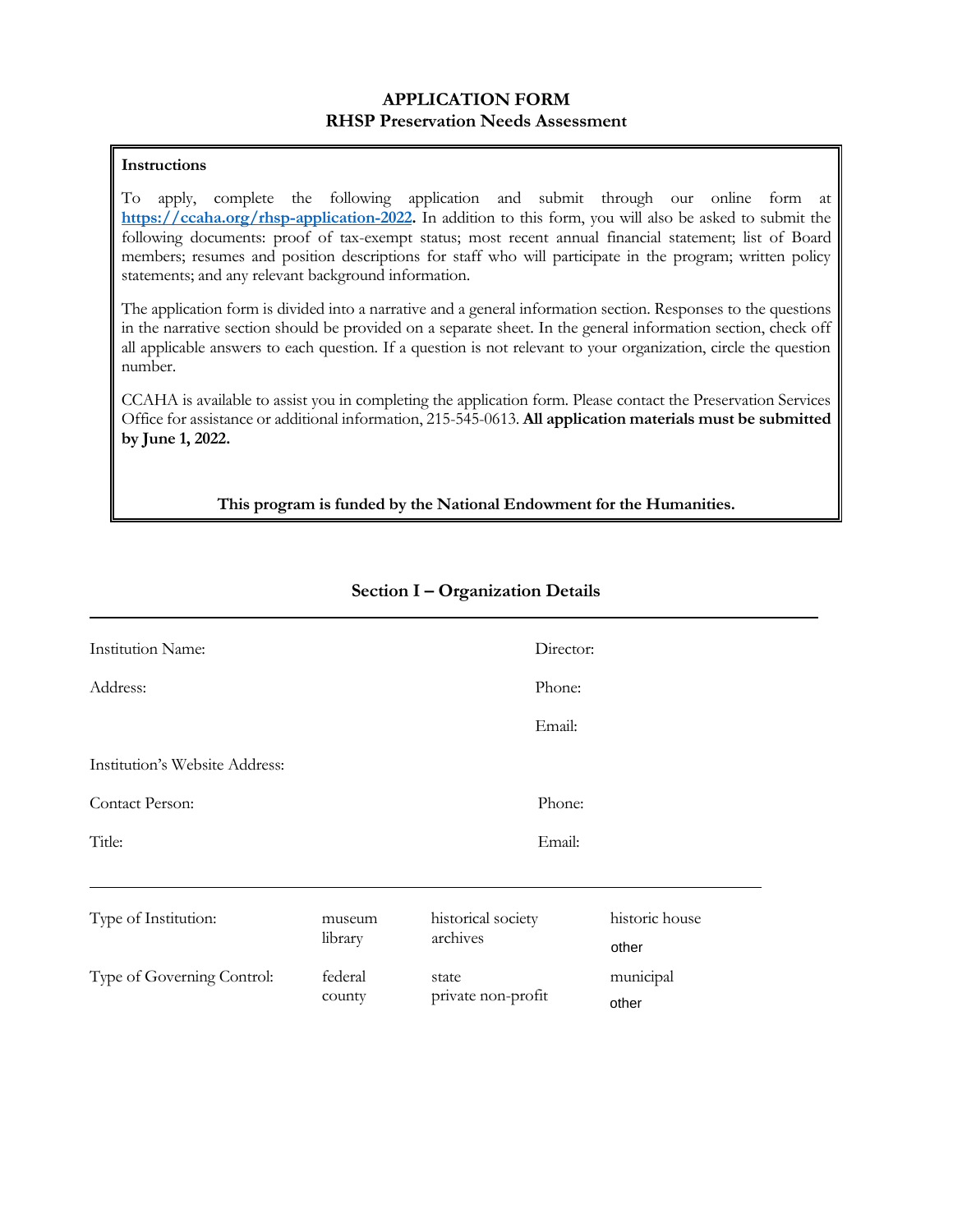### **Section II - Application Narrative**

#### *Please answer these questions on a separate sheet.*

- 1. What is the historical significance or uniqueness of your collection and how are collection holdings related to the mission of the institution? Also, what is the significance of your collection to the study of the humanities?
- 2. What actions have been taken to prolong the life of your collection? For example, upgrading storage conditions, improving the environment, building repairs, conservation treatment, digitization, etc.
- 3. What are the major preservation challenges and concerns for your collections?
- 4. Why is having a preservation needs assessment appropriate for your institution at this time?
- 5. What are the institutional goals for a preservation needs assessment? Comment on specific concerns and goals for the survey and check-off the relevant goals below.

#### Collections:

 develop a long-range preservation plan improve collection care establish an in-house repair unit

## **Other**

#### Building:

 improve the building or building maintenance improve environmental conditions improve security and fire protection

# Other

#### Staff Development:

 increase staff, administration, or board awareness of preservation concerns assess need for preservation staff identify continuing education needs

### Other

#### Other:

 use as a fundraising tool for inclusion in grant application(s) increase patron awareness of preservation concerns

# Other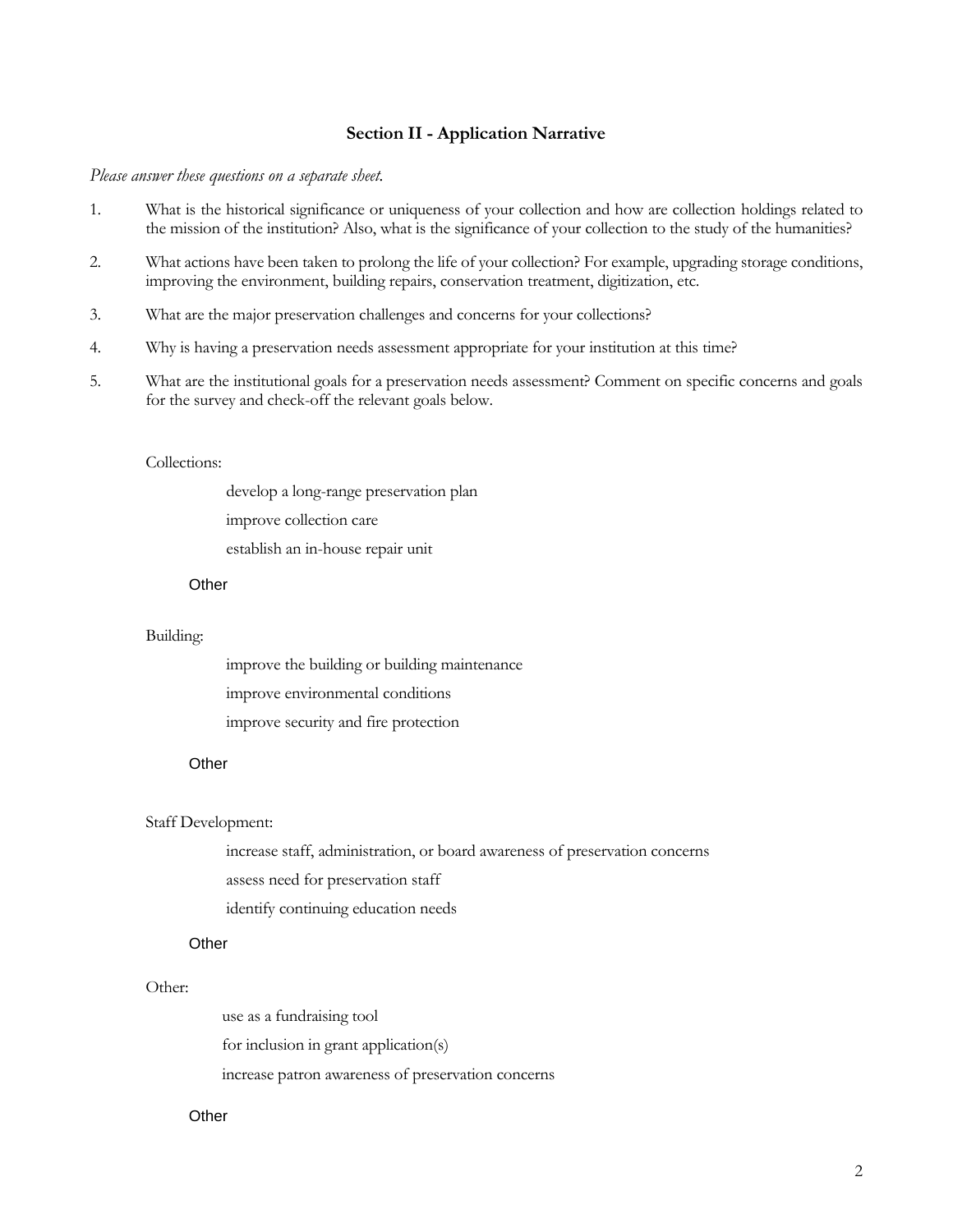## **Section III - General Information**

| А.        | <b>Staffing and Collection Use</b>                                                                                           |          |                             |      |            |   |
|-----------|------------------------------------------------------------------------------------------------------------------------------|----------|-----------------------------|------|------------|---|
| 1.        | Total Number of Staff:<br>Please attach a list of staff including titles.                                                    |          | Full Time:                  |      | Part Time: |   |
| 2.        | Volunteer Hours Per Week:                                                                                                    |          | Total Number of Volunteers: |      |            |   |
| 3.        | Who is responsible for preservation of the collections?<br>Please attach staff member's job description.                     |          |                             |      |            |   |
| 4.        | Is your institution open to the public?                                                                                      | Y        | N                           |      | Hours:     |   |
| 5.        | Number of researchers per year:                                                                                              |          |                             |      |            |   |
| 6.        | Who are the primary users of the collection?                                                                                 |          |                             |      |            |   |
| 7.        | Is there a line item for preservation in the institution's budget?<br>If yes, how much funding is allocated to preservation? |          |                             |      | Y          | N |
| <b>B.</b> | <b>Surveys and Policies</b>                                                                                                  |          |                             |      |            |   |
| 1.        | The institution has received a previous survey or assessment of:                                                             |          |                             |      |            |   |
|           |                                                                                                                              | Surveyor |                             | Date |            |   |
|           | the collection                                                                                                               |          |                             |      |            |   |
|           | the building                                                                                                                 |          |                             |      |            |   |

 heat/cool system policy/procedures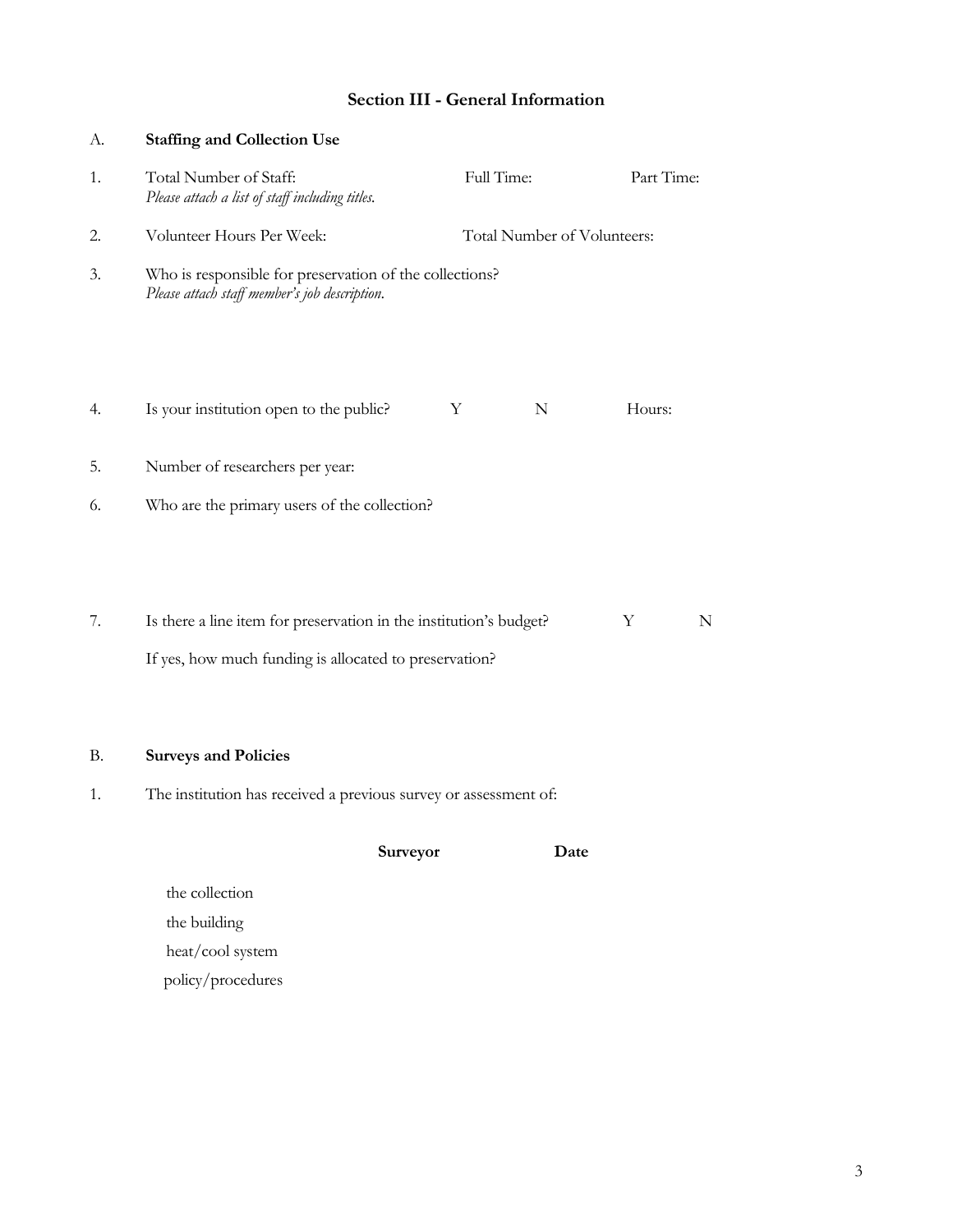2. The institution has received financial support for:

|                   | Amount | Funder | Date |
|-------------------|--------|--------|------|
| collection care   |        |        |      |
| building repair   |        |        |      |
| operational costs |        |        |      |

3. The institution has the following plans and policies (indicate year written):

| Mission Statement                                                            |
|------------------------------------------------------------------------------|
| Collection Development Policy                                                |
| Collection Management Policy                                                 |
| Preservation Plan                                                            |
| Emergency Preparedness and Response Plan                                     |
| Loan Policy                                                                  |
| Access Policy                                                                |
| <b>Exhibition Policy</b>                                                     |
| Handling and Use Policies                                                    |
| Housekeeping Policy/Procedures                                               |
| <b>Registration Procedures</b>                                               |
| Environmental Monitoring Program (temperature, relative humidity, and light) |
| Strategic Plan                                                               |
| Digitization/Digital Preservation Plan or Policies                           |
| other                                                                        |
| Collections<br>C.                                                            |

- 1. What year was the collection established?
- 2. Collection materials date from to
- 3. Please indicate which of the following materials are contained in the collection and the approximate size of the collection. (check as many as apply):

| <b>Type of Materials</b> | Quantity | <b>Unit of Measurement</b><br>(Circle one, or specify unit used) |               |               |
|--------------------------|----------|------------------------------------------------------------------|---------------|---------------|
| books (general):         |          | Volumes                                                          | Titles        |               |
| rare books:              |          | Volumes                                                          | <b>Titles</b> |               |
| periodicals:             |          | Volumes                                                          | <b>Titles</b> | Subscriptions |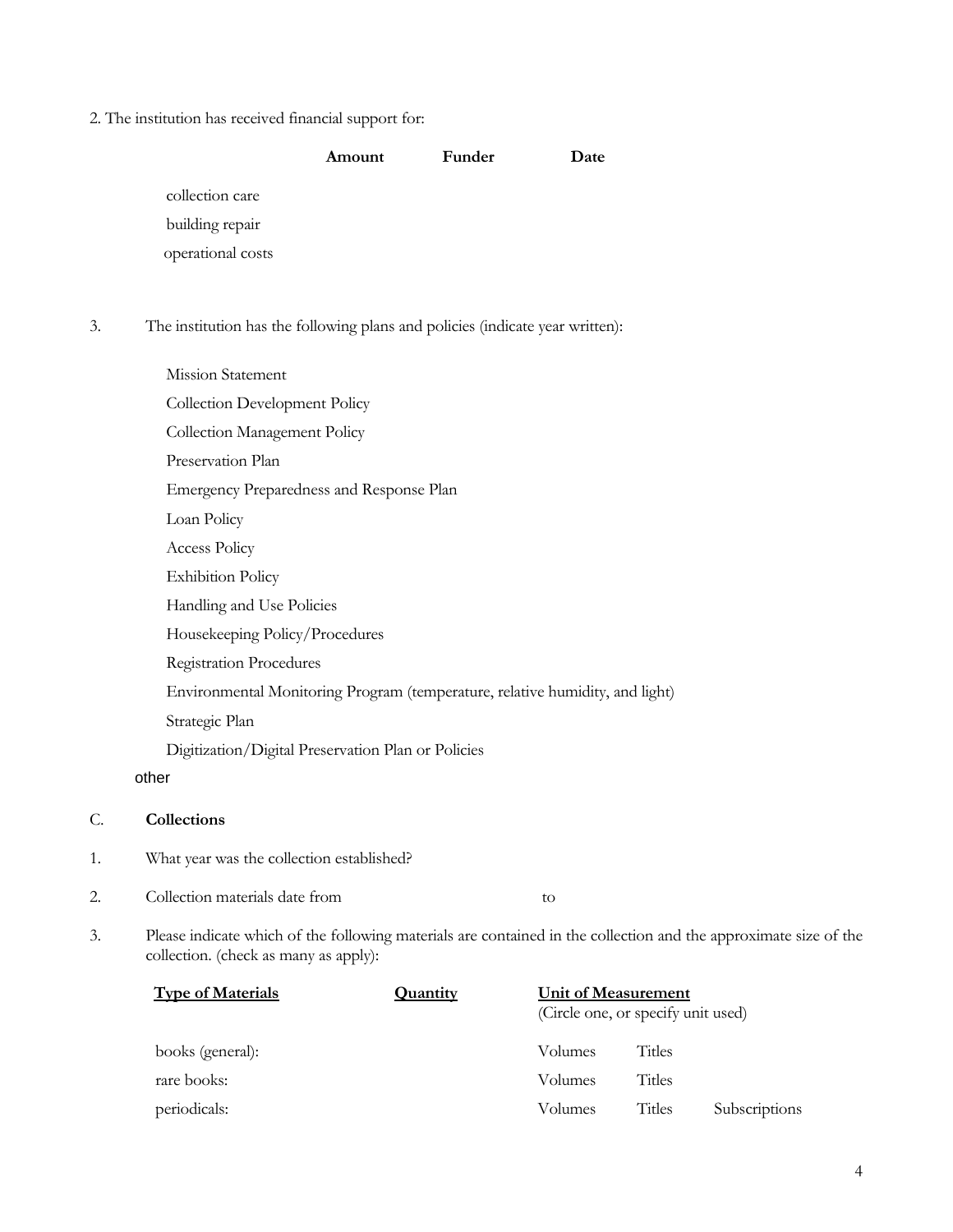| archives:                        | Linear/Cubic Feet       |               | Items         |
|----------------------------------|-------------------------|---------------|---------------|
| manuscripts:                     | Linear/Cubic Feet Items |               |               |
| newspapers:                      | Volumes                 | Titles        | Subscriptions |
| pamphlets:                       | Volumes                 | <b>Titles</b> |               |
| microfilm:                       | Reels                   | <b>Titles</b> |               |
| microfiche:                      | Pieces                  | <b>Titles</b> |               |
| maps:                            | Items                   |               |               |
| architectural drawings:          | Items                   |               |               |
| posters:                         | Items                   |               |               |
| photographs:                     | Items                   |               |               |
| prints:                          | Items                   |               |               |
| negatives:                       | Items                   |               |               |
| slides:                          | Items                   |               |               |
| other:                           | Items                   |               |               |
| audio-visuals:                   | Items                   |               |               |
| sound recordings:                | Items                   |               |               |
| videotape:                       | Items                   |               |               |
| cassettes:                       | Items                   |               |               |
| other:                           | Items                   |               |               |
| art on paper:                    | Items                   |               |               |
| framed art:                      | Items                   |               |               |
| furniture:                       | Items                   |               |               |
| textiles:                        | Items                   |               |               |
| glass and ceramics:              | Items                   |               |               |
| silver:                          | Items                   |               |               |
| archaeological materials:        | Items                   |               |               |
| natural history materials:       | Items                   |               |               |
| other three-dimensional objects: | Items                   |               |               |
| digital materials:               |                         |               |               |
| born digital:                    |                         |               |               |
| other:                           |                         |               |               |
| other:                           |                         |               |               |
| other:                           |                         |               |               |
| other:                           |                         |               |               |
| other:                           |                         |               |               |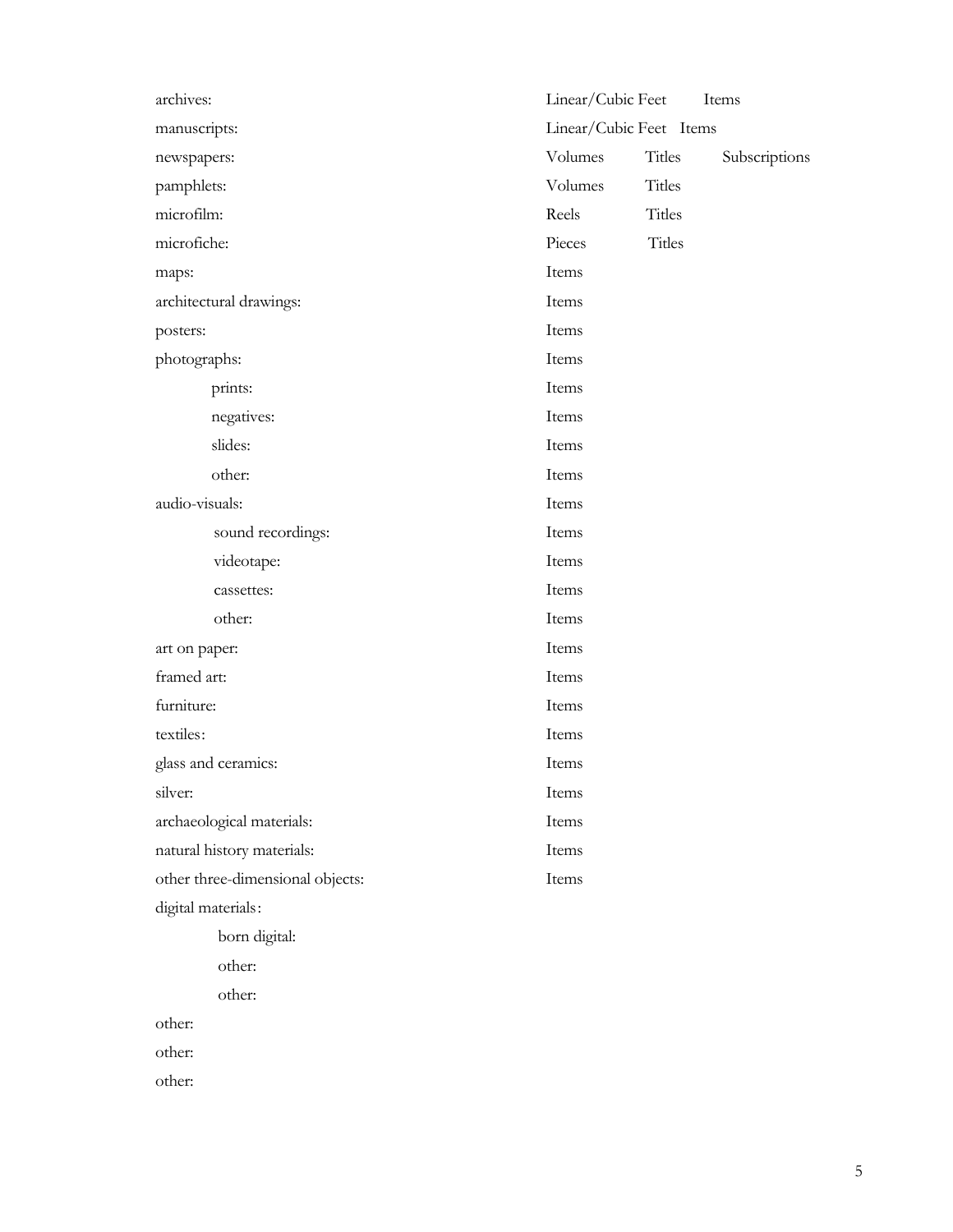4. What percentage of the collection is:

| accessioned                                                   | $\frac{0}{0}$ | inventoried | $\frac{0}{0}$ | cataloged | $\frac{0}{0}$ |
|---------------------------------------------------------------|---------------|-------------|---------------|-----------|---------------|
| processed ( <i>i.e.</i> archival materials with finding aids) |               |             | $\frac{0}{0}$ |           |               |

5. The most important part/s of the collections is/are:

- 6. What percentage of your collection would you say is in: excellent condition (completely usable)
	- good condition (usable with caution) fair condition (vulnerable) poor condition (should not be used) very bad (completely unusable)
- 7. In how many buildings are the collections stored?
- 8. Have any of the buildings received historic registration? Y N Note type of registration:
- 9. Where are collections housed?

| basement     | ground floor | first floor |
|--------------|--------------|-------------|
| second floor | attic        | other:      |

10. Are any of these locations filled to capacity or crowded? Y N If yes, which areas?